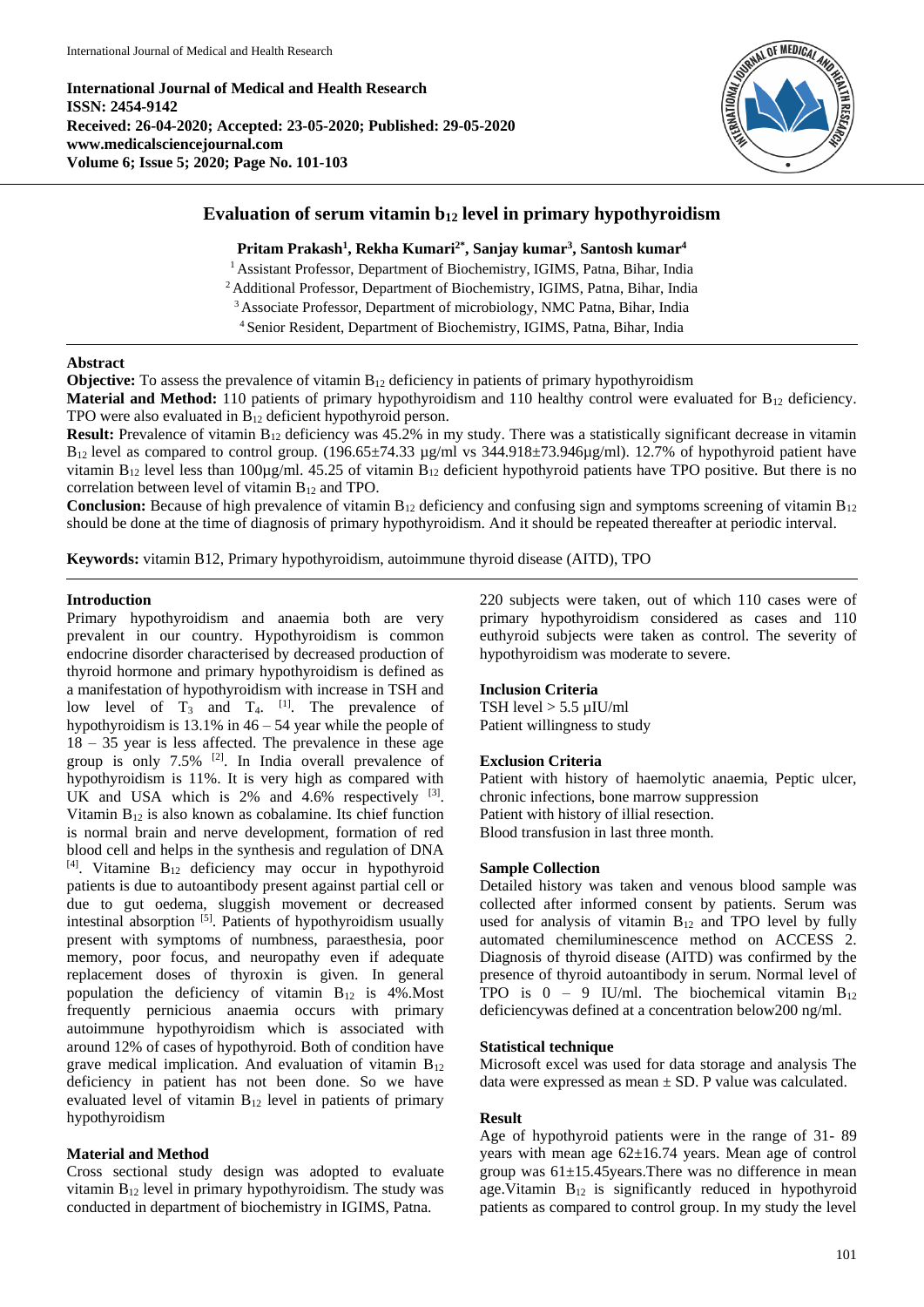of vitamin  $B_{12}$  in hypothyroid patient was  $196.65 \pm 74.33$ µg/ml. While it is 344.918±73.946µg/ml in healthy control (Table1) (Graph -1). It is statistically significant (p<0.001). 14 out of 110 patients (12.7%) has vitamin  $B_{12}$  level less than 100 µg/ml while 28 out of 110 hypothyroid patients have their vitamin  $B_{12}$  value in between 100-200  $\mu$ g/ml. (Table2)





**Fig 1:** showing level of vitamin B<sub>12</sub> in hypothyroid patients and control group

| Level of Vitamin B12<br>(ng/ml) | <b>Number of Hypothyroid</b><br><b>Patients</b> | Percentage |
|---------------------------------|-------------------------------------------------|------------|
| >200                            | 68                                              | 61.8       |
| 100-200                         | 24                                              | 25.45      |
| <100                            |                                                 | 12.7       |

**Table 2:** Distribution level of vitamin B<sub>12</sub> in hypothyroid patients

45.2% of patients who were hypothyroid and and low vitamin B<sup>12</sup> were TPO positive. But no correlation is found between low TPO levels and low vitamin B<sup>12</sup> levels in our study. (graph 2)  $(R^2=0)$ 



**Fig 2:** showing no correlation between level of TPO and vitamin B<sup>12</sup> level

### **Discussion**

Primary hypothyroidism is very common disorder which is prevalent in middle aged female. Prevalence of vitamin B<sup>12</sup> deficiency in these patients are reported 15-25% in elderly  $^{[7]}$ . In my study the prevalence of vitamin  $B_{12}$  deficiency in hypothyroid patients was 45.2%.The prevalence of vitamin B<sup>12</sup> deficiency in hypothyroidism was as 10%, 18.6%,and 40,5% in India, Turkey, and Pakistan.<sup>[8, 9, 5]</sup>.

The level of vitamin  $B_{12}$  in hypothyroid patients was significantly reduced in my study. The pernicious anemia may be associated with primary hypothyroidism due to autoimmune pernicious anemia, malnutrition, malabsorption, PPI or metformin. Metformin has effect on receptor of illial mucosa, so it cause malabsorption.. Overall, 35–40% of patients with autoimmune thyroid diseases have atrophic gastritis  $[5]$ , while 33% of patients with primary hypothyroidism have been shown to have antibodies to gastric parietal cells, and 12% have pernicious anaemia. Intrinsic factor antibodies have also been observed in patients with autoimmune hypothyroidism [10]. The prevalence of vitamin  $B_{12}$  deficiency in autoimmune thyroid disease was reported 6.3, 28 and55.5% in three different study.in my study 45.2% of vitamin  $B_{12}$  deficient patients were TPO positive  $[11, 12, 13]$ . The symptom of vitamin  $B_{12}$ deficiency is very variable.It may be either hematological or neurological abnormality, or they may coexist. For some time they may be asymptomatic, Sosome researchers like Ness Abamof et al <a>[13]</a>. and Collins Pawlak <a>[14]</a>. Recommend vitamin  $B_{12}$  screening at time of diagnosis of autoimmune hypothyroidism after 3-5 years.

#### **Limitation**

One of limitation of this study is its sample size. I have assessed vitamin  $B_{12}$  statusby serum vitamin  $B_{12}$  level. But other markers such as MMA, TCII have better accuracy. So to investigate better relationship between vitamin  $B_{12}$  and primary hypothyroidism a large sized study

#### **Conclusion**

In our study we concluded that the level of vitamin  $B_{12}$  is significantly decreased in patient of hypothyroidism compared to control. Both have common with vitamin  $B_{12}$ will prevent long term sequel of vitamin  $B_{12}$  deficiency. Vitamin  $B_{12}$  screening should be done in every case of hypothyroidism early in diagnosis. Then patient should be followed up. Because initiation of treatment of vitamin  $B_{12}$ early in the diagnosis results in marked improvement of symptoms as reported by some researchers. But larger study should be undertaken to evaluate whether initial therapy therapy with vitamin  $B_{12}$  will prevent long term sequel of vitamin  $B_{12}$  deficiency.

#### **Refrences**

- 1. Prashant T, Nevedita S. Association of vitamin B12, folate and ferritinwith thyroid hormone in hypothyroidism. Ann. Of Int. med. den. Research. 2019; 5(1):1-6
- Bagcchi S. Hypothyroidism in India: more to be done. The Lancet Diabetes Endocrinol. 2014;2(2);778
- 3. Palak Bhuta, Amit shah. A study of anaemia in hypothyroidism with reference of vitamin B12 deficiency. Int. J. Adv. Med. 2019; 6(5):1667-71
- 4. http//thyroid. About.com/cs/nwsinfo/I/bib12 anaemia. html.
- 5. Jabbar A, Waseem S, Islan N, UI Haque N, Zuberi L, Khan A, *et al*. Vitamin B12 deficiency common in primary hypothyroidism. J Pak Med Assoc. 2008; 58:258-61
- 6. Herbert V. Vitamin B12- An overview In: Herbert V, ed. Vitamin B12 deficiency. London: Royal Society of Medicine Press, 1999, 1-81
- 7. Dharmranjan TS, Norkus EP, Approaches to vitamin